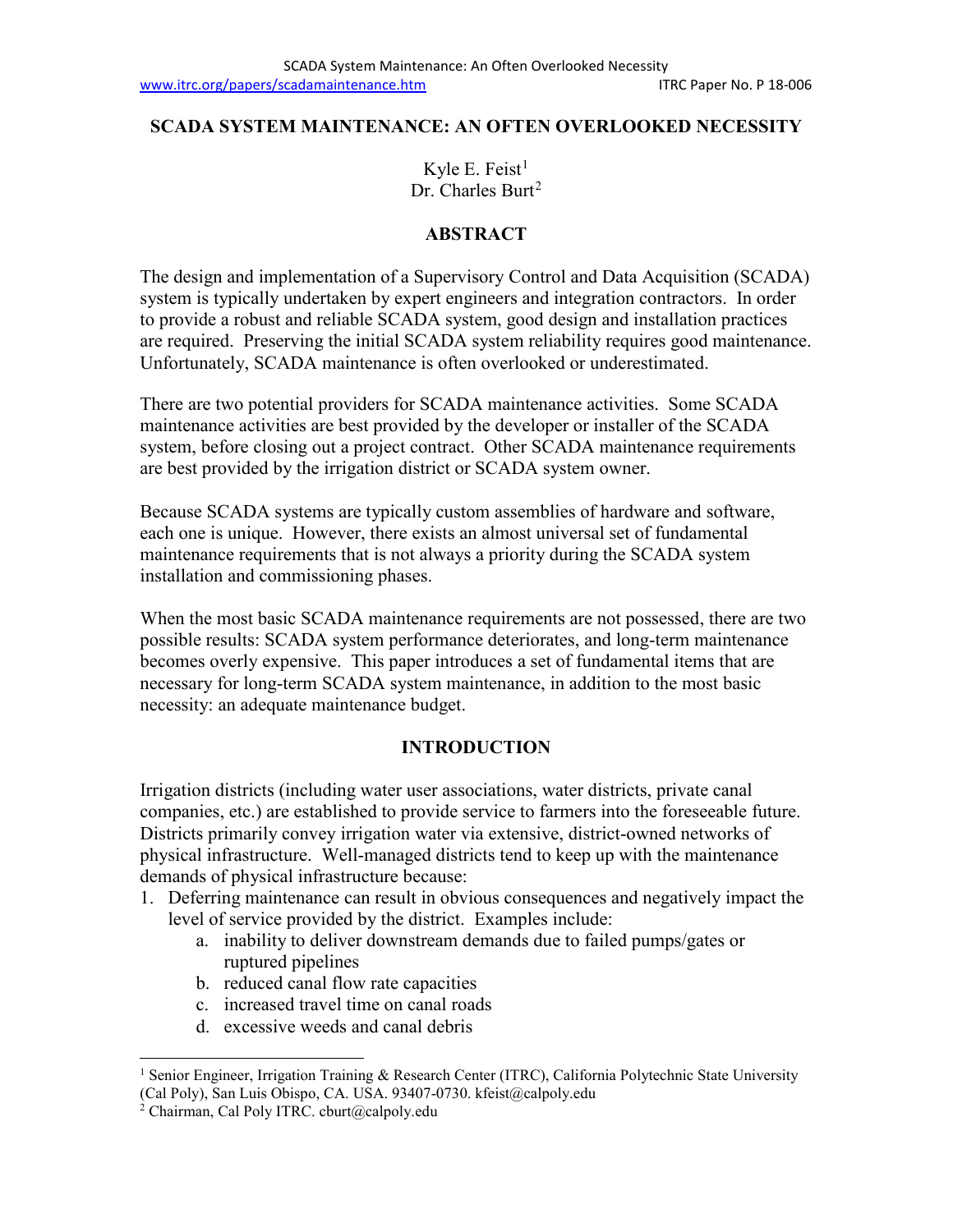- 2. Most tasks and responsibilities are well-understood and achievable.
- 3. There is sufficient in-house labor. In fact for many districts, staff members serve dual roles: operations staff during the irrigation season and maintenance staff during the off-season.

In general, districts have also been successful at maintaining good records and documentation of physical infrastructure. For example, archiving blueprints, property titles, and easement information is intuitive for most district administrators and engineers. However, things are rapidly changing. Districts of all sizes are accelerating the implementation new technologies to meet internal and external pressures.

One example is a Supervisory Control and Data Acquisition (SCADA) system. Implementing a SCADA system involves the installation of new physical and digital infrastructure. This new "technological" infrastructure also requires specialized skills and knowledge for excellent maintenance and record-keeping. The intent of this paper is to provide readers with an outline of key SCADA-related maintenance and recordkeeping items.

# **SCADA MAINTENANCE PRE-REQUISITES**

There are multiple SCADA maintenance prerequisites, or items that are considered absolute minimum requirements, for long-term SCADA system success.

# **Good Initial Design**

With the following considerations, a good initial design can reduce the cost and overall burden for long-term SCADA system maintenance:

- 1. SCADA systems are composed of electronic components, which will ultimately fail, and sometimes fail unexpectedly. As such:
	- a. Special attention placed on accessibility and maintainability for conduit and enclosure details can make the replacement of failed components easier.
	- b. Redundancy of critical sensors and other items reduces system downtime.
	- c. Special sensor installation details can reduce the negative impacts of heat and moisture, such as sensor drift and early failure.
	- d. The appropriate implementation of diagnostic data and alarming can accelerate the troubleshooting process, without overtaxing operators with information and notifications.
- 2. Selecting hardened, industrial components that are replaceable with equivalent offthe-shelf products reduces frustration and long-term costs. It is always possible to lower the cost of SCADA projects by substituting in less expensive components. However, considering that less expensive components typically have shorter life spans, it is important to factor in the total cost of early replacement when selecting components. For example, in addition to the purchase price of the component, plus tax and shipping, other SCADA replacement costs include diagnosis (failures are not always self-evident), physical replacement, travel time and vehicle mileage, configuration, calibration, documentation and commissioning.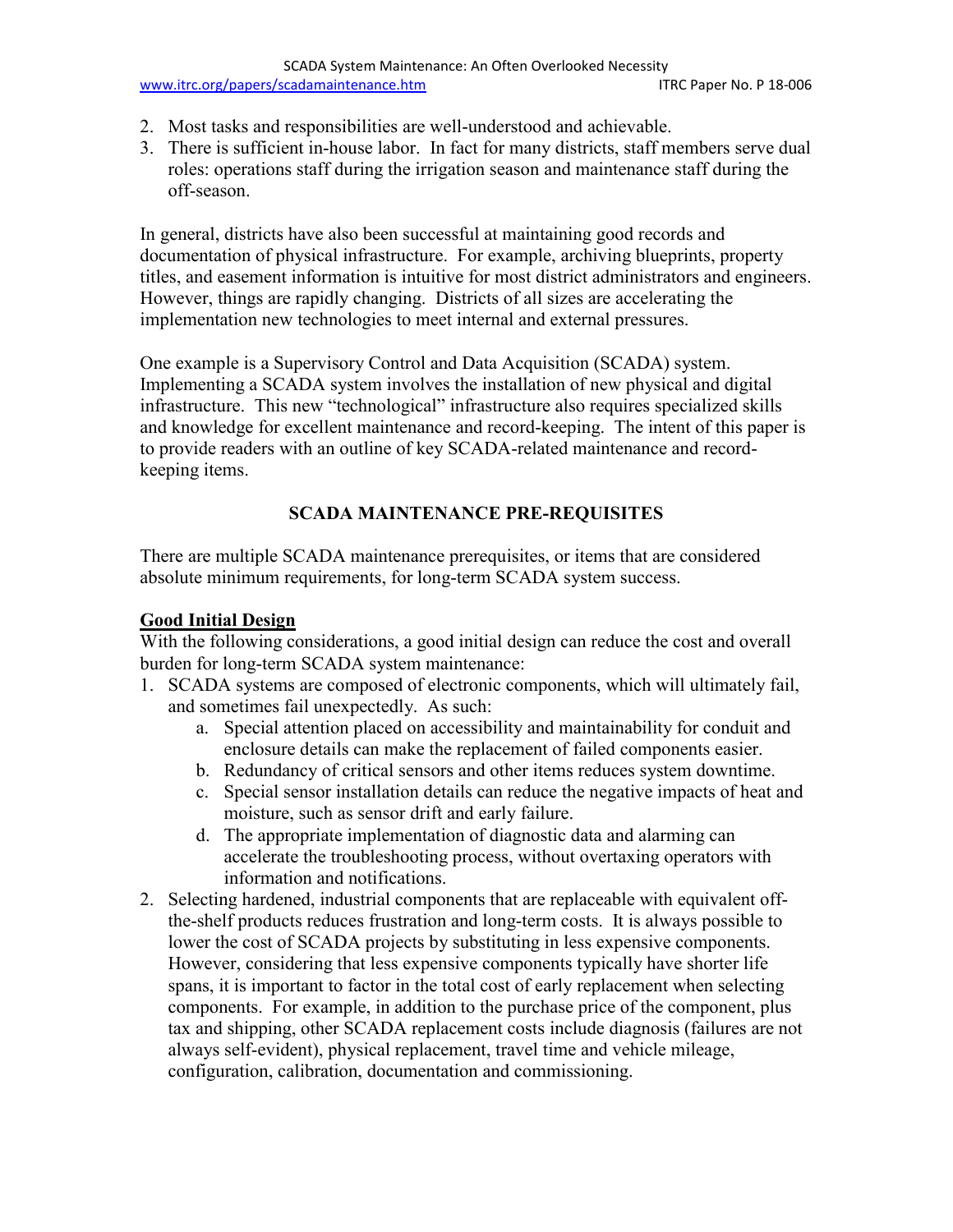#### **Adequate Maintenance Budget**

Without sufficient budget, maintenance cannot be completed.

## **Available, Skilled Labor**

Most things with SCADA systems are not visually apparent or simple. Compared with typical maintenance activities and documentation items for physical infrastructure listed in the first section of this paper, SCADA maintenance responsibilities can be obscure because:

- 1. Few irrigation districts employ experienced SCADA technicians.
- 2. SCADA systems continue to increase in complexity as new features and conveniences are added.
- 3. Maintenance and troubleshooting tasks require new and unique skills that are not currently provided by traditional educational institutions. In fact, the authors are unaware of any high school, trade school or higher education system that maintains a formal program for SCADA-specific training. Furthermore, not only are trained SCADA technicians hard to find, but tailored training courses for capable employees are rare, with the exception of some manufacturer-specific training.

In practice, good irrigation district SCADA technicians have some combination of general familiarity or expertise in most of the following areas:

- 1. Electrical and electronic circuits
- 2. Instrumentation
- 3. Programmable logic controller (PLC) and interactive display programming
- 4. Basic open channel and pipe hydraulics
- 5. Centrifugal pumps and variable frequency drives
- 6. Radios
- 7. Computer networks and administration

As the list above shows, an ideal irrigation district SCADA technician would have a diverse set of relatively specialized technical knowledge and skills. With smaller SCADA systems, it can be difficult to justify hiring a dedicated SCADA technician because there is simply not enough work. Nevertheless, there are a variety of options for irrigation districts with smaller SCADA systems:

- 1. Contract out maintenance tasks to integrators
- 2. Hire a SCADA technician part-time in conjunction with other, nearby irrigation districts.
- 3. Hire or train a SCADA technician that performs other duties as well

## **Access to Spare Parts and Specialized Tools**

Replacing failed SCADA components is required to keep the SCADA system operational. Furthermore, component replacement and system maintenance can require specialized tools. In many cases, SCADA replacement parts and specialized tools are not available through local vendors, which brings up the question of purchasing these items before they are needed (stocking parts and tools).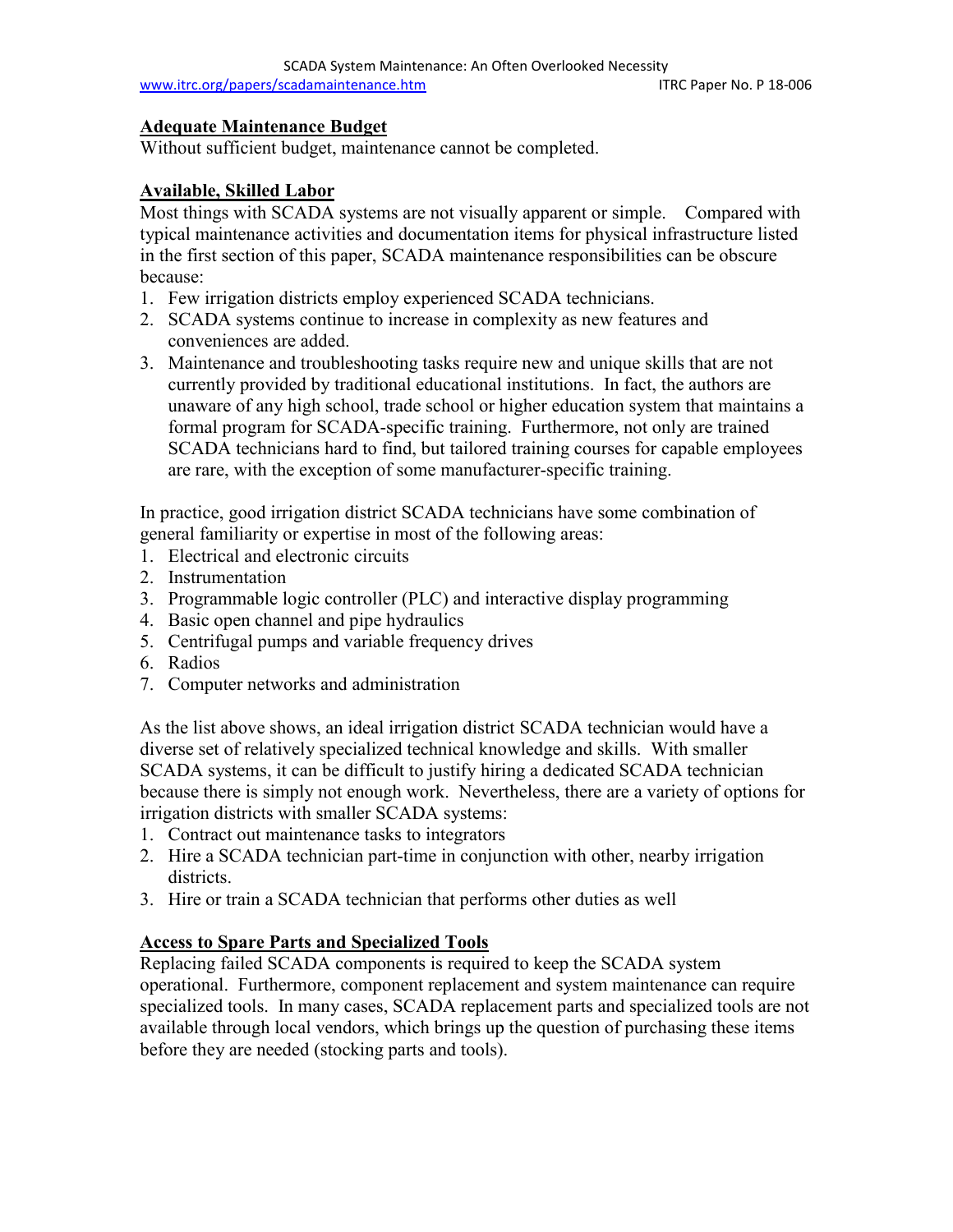## **KEEPING SPARE PARTS**

Single component failures can halt the functioning of all or part of the SCADA system, otherwise referred to as downtime. To reduce the duration of SCADA system downtime some districts decide to keep a stock of spare parts in storage, but many districts do not. The decision to keep a stock of spare parts depends on a number of variables including up-front stocking costs, the extend and criticality of the lost SCADA system functionality, the duration of downtime, potential early obsolescence of the component while in storage, and other factors.

A relatively basic method of estimating potential SCADA system downtime is presented in Equation 1.

Potential downtime  $(hours) = T_{\text{notice}} + T_{\text{travel}} + T_{\text{identity}} + T_{\text{purchase}} + T_{\text{install}}$  (1)

Where,

 $T<sub>notice</sub>$  = the time in hours to notice there is a problem/failure

 $T_{\text{travel}}$  = the travel time in hours to visit the site, sometimes requiring multiple trips  $T_{identity}$  = the time in hours required to troubleshoot the problem and identify the failed part

 $T_{\text{purchase}}$  = the time in hours required to request a purchase and receive the part  $T<sub>install</sub>$  = the time in hours required to install, calibrate/configure and commission the replacement part and revive the system

A potential downtime of three weeks is not unheard of. Furthermore, some districts have restrictive purchasing procedures that can delay the process further. It is recommended that readers use the equation informally to get a sense of, and prepare for, potential worstcase scenarios.

## **MINIMUM SCADA RECORD-KEEPING REQUIREMENTS**

Proper SCADA-related record-keeping minimizes the cost of future SCADA system modifications, expansions, and some maintenance activities. Due to the complexity of modern SCADA systems, a complete set of minimum documentation items involves multiple hard/softcopy formats. Common documentation formats include:

- spreadsheets
- drawings and schematics
- executable programming/configuration software
- application files, developed/configured in the item above
- benchmarking records
- miscellaneous electronic and hardcopy files

The minimum SCADA documentation requirements are the same whether the work was completed by district personnel, consultant, or contractor. Typically documentation items are best created by the person or entity responsible for the particular item's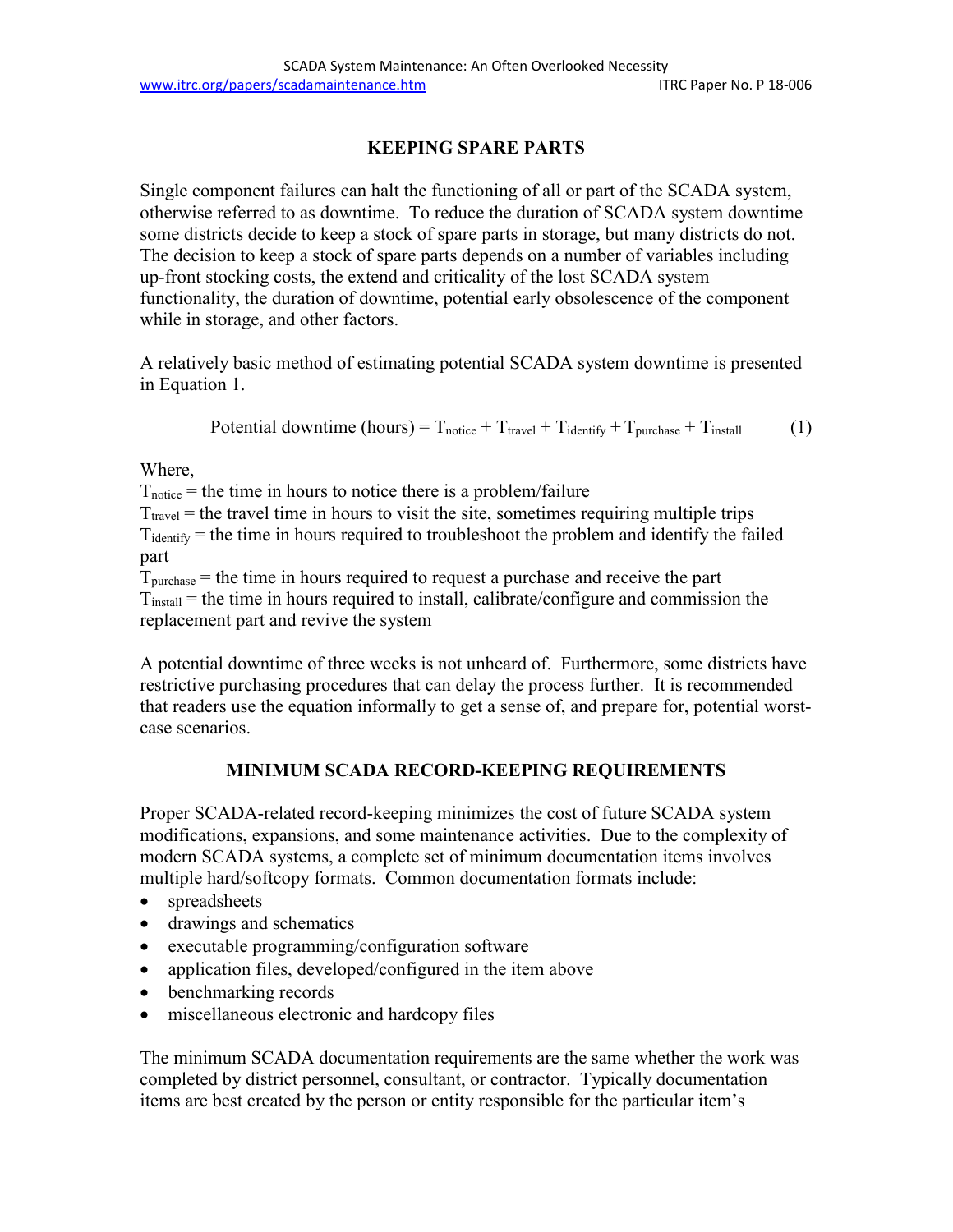implementation. In fact, reverse-engineering the details later on, by others, can be unjustifiably expensive or impossible, and should therefore be avoided. Furthermore, much of the documentation items are created by the developer, by default, to internally organize implementation work.

A detailed list of minimum SCADA maintenance documentation is provided in Table 1.

|                                                                                                                                      | <b>Typical</b>               |                                                                                                                                                                                                                                   | Other items that are                                                                                                                                                                                              |  |  |
|--------------------------------------------------------------------------------------------------------------------------------------|------------------------------|-----------------------------------------------------------------------------------------------------------------------------------------------------------------------------------------------------------------------------------|-------------------------------------------------------------------------------------------------------------------------------------------------------------------------------------------------------------------|--|--|
| <b>Description</b>                                                                                                                   | format                       | <b>Minimum features</b>                                                                                                                                                                                                           | convenient                                                                                                                                                                                                        |  |  |
| Remote terminal unit<br>(RTU) wiring diagram<br>for all sites including<br>radio repeaters                                           | PDF drawing,<br>or schematic | Individually labeled wire<br>connections, internal and external<br>panel layouts (with dimensions) and<br>a bill of materials with makes, part<br>numbers and quantities                                                          |                                                                                                                                                                                                                   |  |  |
| Tag list (for all project<br>PLCs and dataloggers)                                                                                   | Spreadsheet                  | A database of individual<br>programmable logic controller (PLC)<br>tag names, with associated<br>descriptions, units, tag addresses,<br>and data formats                                                                          | Additional details related<br>to the configuration of<br>communication protocols<br>(e.g., Distributed Network<br>Protocol (DNP) details) or<br>details related to<br>configuring the human-<br>machine-interface |  |  |
| Radio network diagram<br>(for all radio networks<br>featuring repeaters,<br>multiple radio types or<br>elaborate routing<br>schemes) | PDF drawing<br>or schematic  | A visual representation of the radio<br>network topology                                                                                                                                                                          | Labels showing the radio<br>operating frequency or<br>channel of each radio link                                                                                                                                  |  |  |
| Networked hardware<br>addressing database                                                                                            | Spreadsheet                  | A database of all Ethernet<br>connected devices with associated<br>Internet Protocol (IP) addresses,<br>subnet masks, gateways and Media<br>Access Control (MAC) addresses                                                        | Elaborate subnetting or<br>Virtual Local Area<br>Network (VLAN)<br>descriptions                                                                                                                                   |  |  |
| <b>Base station</b><br>networking diagram<br>(for all base stations<br>featuring more than<br>two SCADA-related<br>devices)          | PDF drawing<br>or schematic  | A visual representation of all<br>components and links within the<br>private network and all public<br>network connections. Labels should<br>include all pertinent Open Systems<br>Interconnection (OSI) Layer 1-3<br>information | Ethernet switch diagram,<br>where ports are managed                                                                                                                                                               |  |  |
| Password list                                                                                                                        | Spreadsheet                  | A list of all passwords providing all<br>levels of access, including<br>administrative privileges to all<br>systems with good descriptions                                                                                        |                                                                                                                                                                                                                   |  |  |

| Table 1. Minimum documentation items for typical SCADA systems, not including |  |
|-------------------------------------------------------------------------------|--|
| software or application files                                                 |  |

A basic taglist example is provided in Table 2 for clarification. While critical for documentation purposes, taglists can also be used to quickly import tags into PLC programs.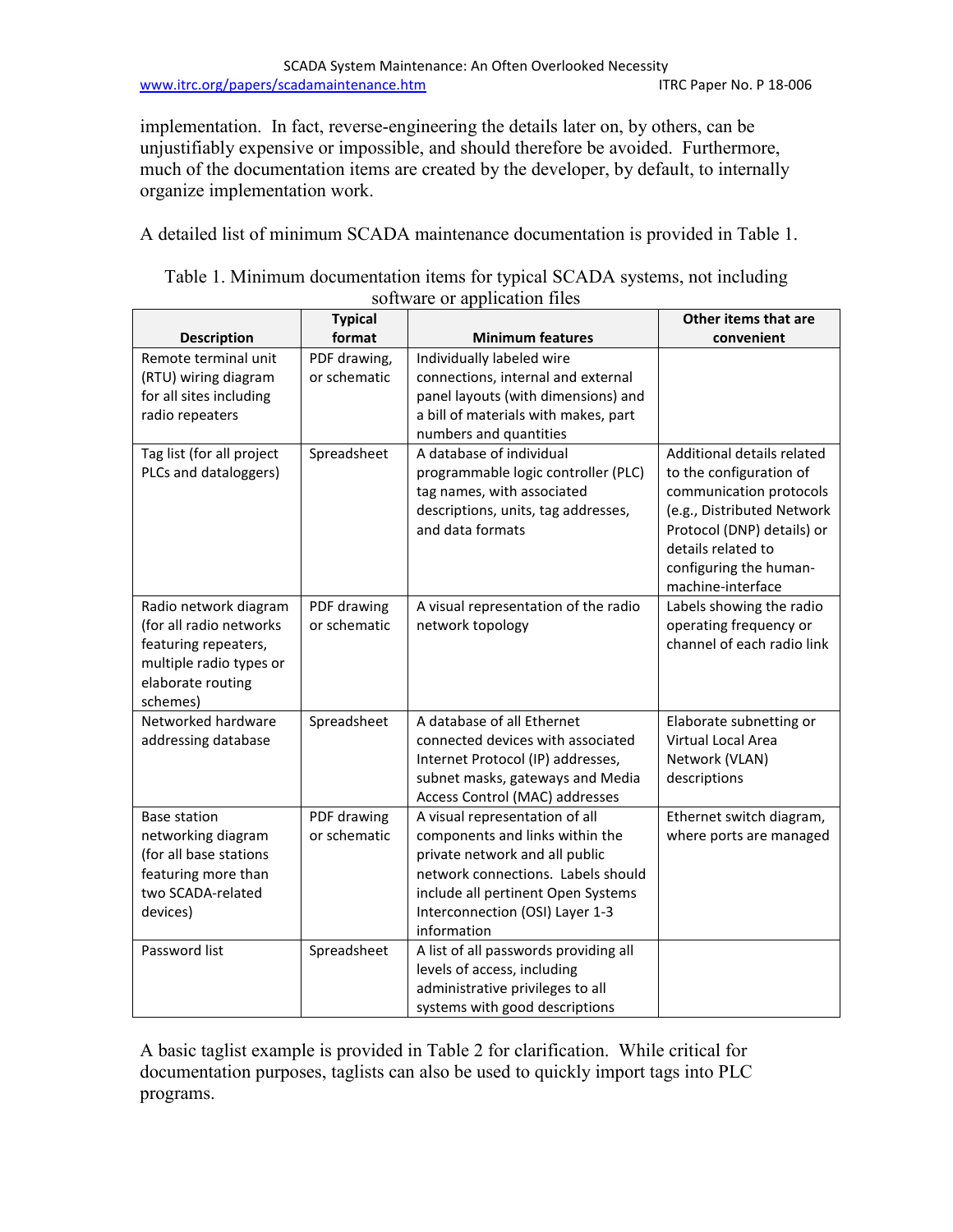Table 2. Example taglist excerpt for two internal PLC flow rate computations. In this example the tags are mapped to Distributed Network Protocol (DNP) points and Modbus registers. Note that the table also includes engineering units, expected value range and significant figures for display

| <b>Name</b>  | <b>Data</b><br>Type | <b>DNP</b><br>address | <b>DNP</b><br><b>Class</b> | <b>Variable</b><br>Type | <b>Modbus</b><br><b>Address</b> | <b>Description</b>           | Unit       | Range<br>(Min) | Range<br>(Max) |
|--------------|---------------------|-----------------------|----------------------------|-------------------------|---------------------------------|------------------------------|------------|----------------|----------------|
| Q FB         | Short               | 17                    |                            | Real                    | 40033                           | Flow rate over<br>flashboard | <b>CFS</b> | 0.0            | 60.0           |
| <b>SPILL</b> | floating<br>point   | 19                    |                            |                         | 40037                           | Total spill flow<br>rate     |            |                |                |

Additional record requirements and other details for software-related SCADA components are listed in Table 3. The requirements are marked conservatively. In other words, sometimes the documentation is required, but there are always exceptions. When an exception exists for items marked as required ("Y"), districts should request a written justification from the developer, describing the exception.

| <b>SCADA Component</b>                    | $\frac{1}{2}$<br>Manufacturer's<br>Software* | <b>Software</b><br>License** | <b>Application</b><br>File <sup>+</sup> | <b>User Name</b><br>and<br>Password‡ |  |
|-------------------------------------------|----------------------------------------------|------------------------------|-----------------------------------------|--------------------------------------|--|
|                                           |                                              |                              |                                         |                                      |  |
| "Smart" sensors and instrumentation (ex.  | $\mathsf{Y}^1$                               | N                            |                                         | N                                    |  |
| acoustic Doppler velocity meters)         |                                              |                              |                                         |                                      |  |
| PLC or datalogger                         | $\mathsf{Y}^1$                               | Υ                            | Υ                                       | Υ                                    |  |
| Field user interface/display              | $\mathsf{Y}^1$                               | Υ                            | Υ                                       | γ                                    |  |
| Unmanaged Ethernet switch                 |                                              | N <sup>3</sup>               |                                         |                                      |  |
| Managed Ethernet switch                   | $\mathsf{Y}^1$                               | N                            | Υ                                       | Υ                                    |  |
| "Smart" electronic gate actuator          | $N^2$                                        | N                            | N                                       | N                                    |  |
| Variable Frequency Drive (for pumps)      | N <sup>1</sup>                               | N                            | Υ                                       | N                                    |  |
| Radios                                    | $Y^1$                                        | N                            |                                         | ٧                                    |  |
| Office workstation                        | Υ                                            | ۷                            |                                         |                                      |  |
| Office server(s)                          |                                              |                              |                                         |                                      |  |
| Human Machine Interface (HMI) program     |                                              |                              |                                         |                                      |  |
| polling remote sites for updated data and |                                              |                              |                                         |                                      |  |
| presenting that information to the user.  |                                              |                              |                                         |                                      |  |
| Examples: ClearSCADA, FactoryTalk, etc.   |                                              |                              |                                         |                                      |  |
| Office firewall                           | $\mathsf{V}^1$                               | ν                            | v                                       |                                      |  |

Table 3. Additional minimum software-related requirements for particular types of SCADA system components.

\* Typically requires manufacturer software, installed on personal computer or server to configure device

\*\* Typically requires a software license, at additional cost, to fully utilize configuration software

† Configuration may be saved in an application file or text-based configuration list that can be archived on hard disk storage elsewhere for future use

‡ May require a password to view, modify or reuse application file

<sup>1</sup> Manufacturers are now integrating web servers in some of these devices, eliminating the need for a user to have software installed on laptops. Instead, the configuration interface is accessed via a standard web

browser when networked to the device.<br><sup>2</sup> Configuration is typically completed in the field using local buttons, remotes and/or a display integrated into the device

<sup>3</sup> No configuration is typically necessary. Things just "work"